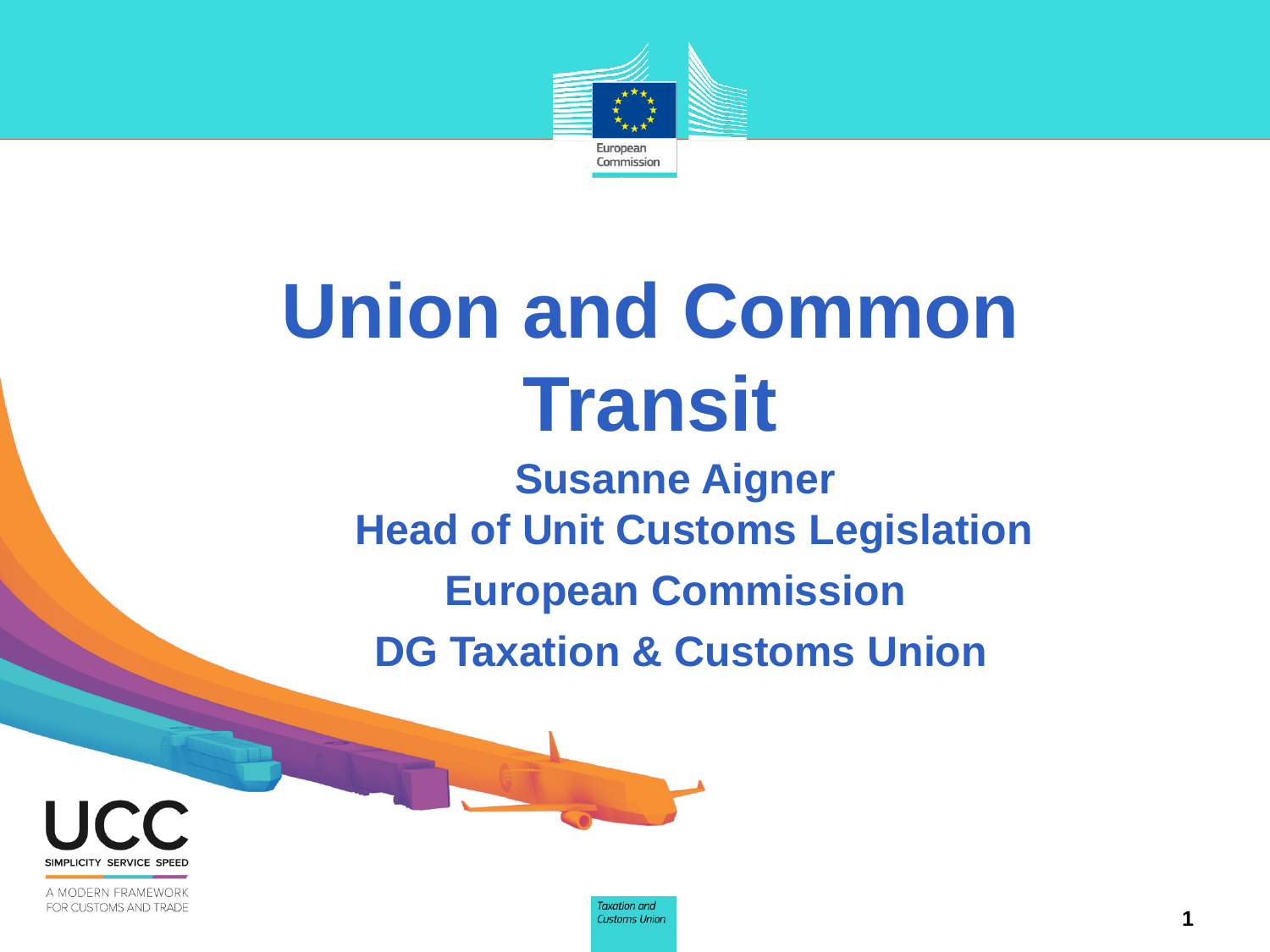

#### Reasons

- In the EC the need for a specific transit system became apparent in 1968 when with the Customs Union the Common Customs Tariff of the EEC was established progressively and therefore in the following year the Community transit system was introduced by Council Regulation (EEC) 542/69. Its objective remains valid still today for international transit procedures:
- ´…avoid a succession of national transit procedures in connection with the carriage of goods.´

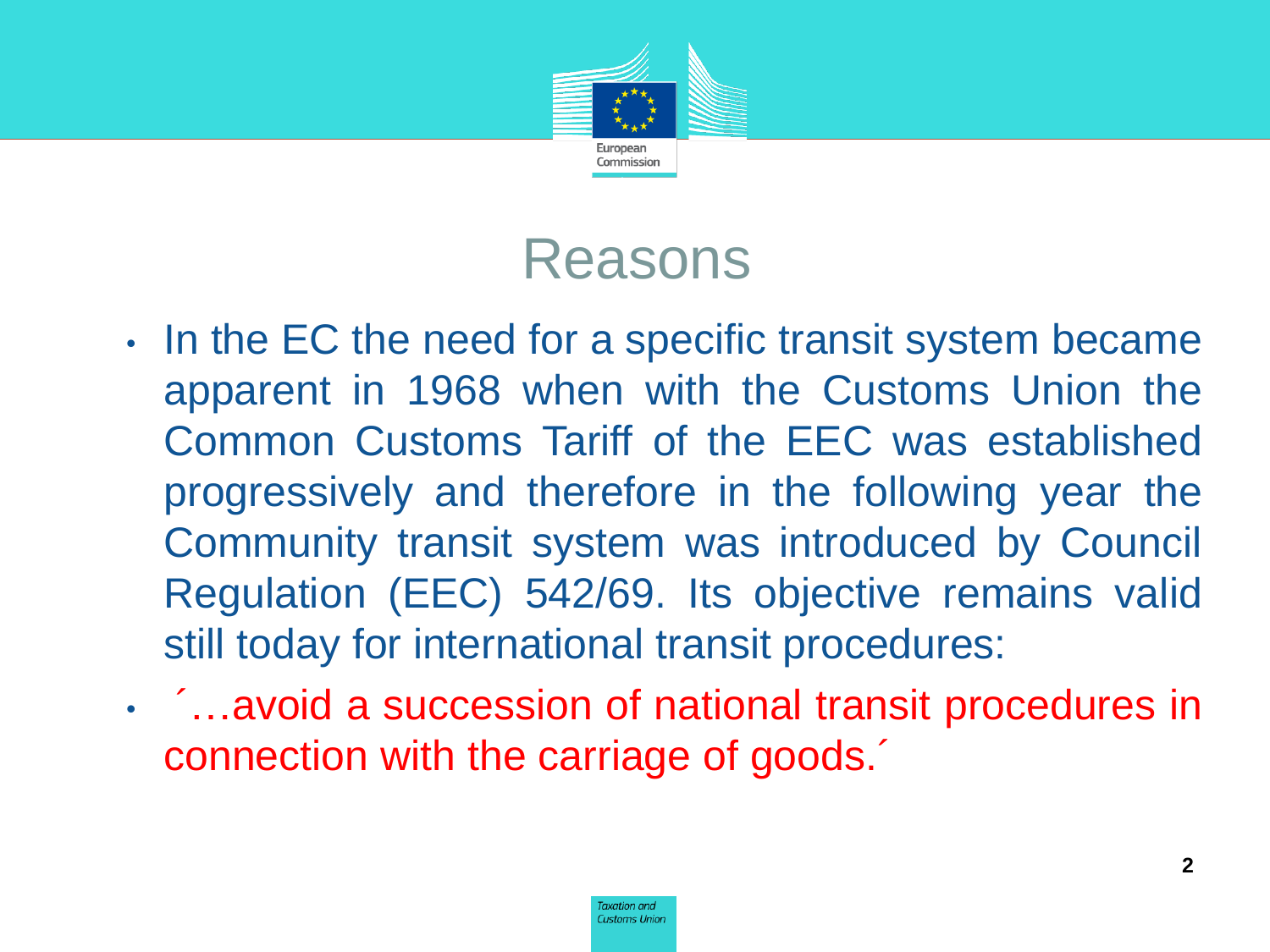

#### Main features

- Transit allows transport of goods from the border elsewhere under suspension of duties, with customs clearance taking place instead at final destination.
- Guarantee (cash deposit/financial guarantee) needed to protect against loss of duties and taxes
- Continuous customs supervision indispensable to avoid fraud
- Ideally, IT-support and real-time monitoring to prevent fraud. For "union" & "common" transit countries, electronic declarations are made via the IT system - "NCTS"; otherwise paper declarations needed. **3**

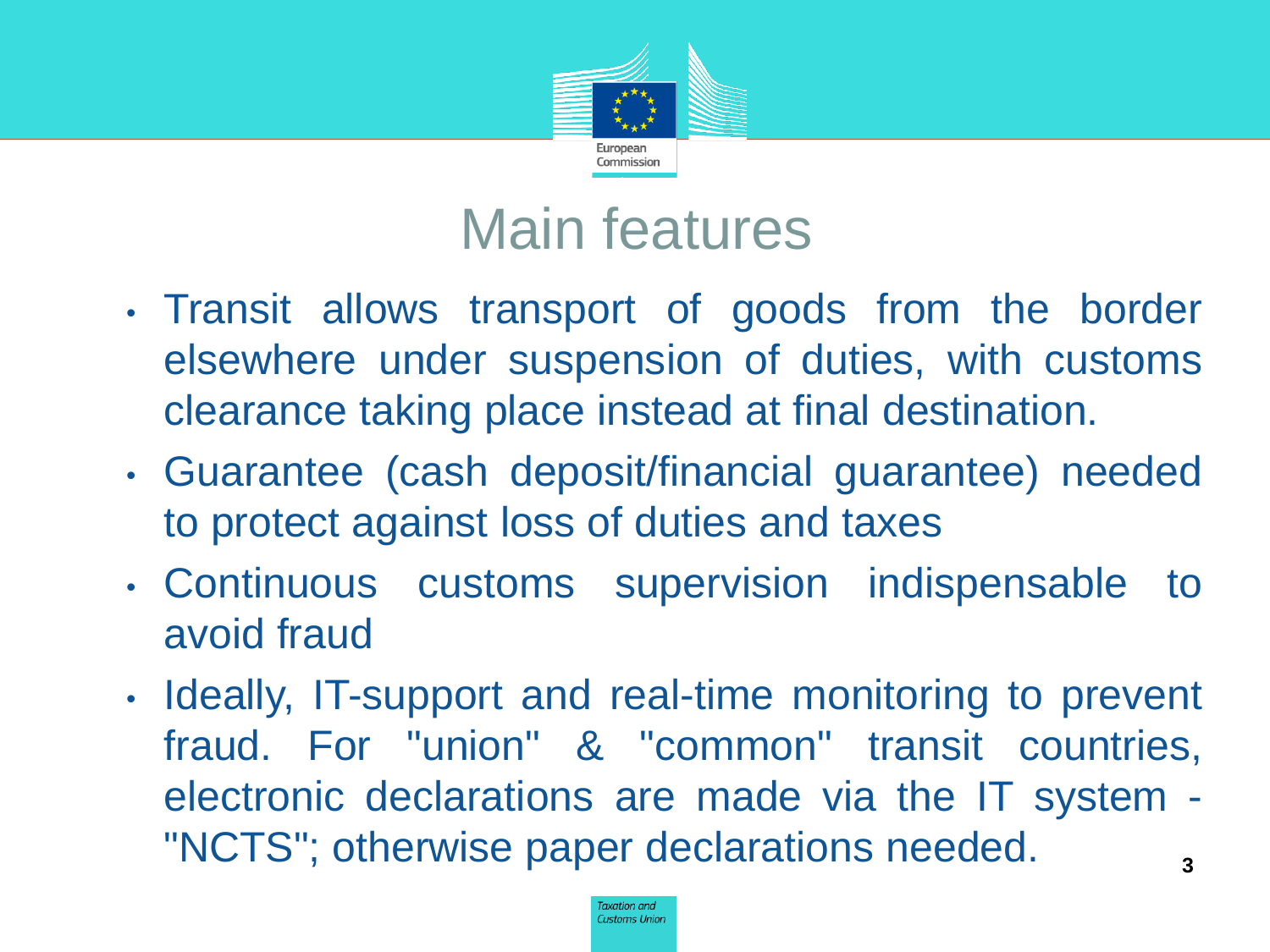

#### **Transit procedure**



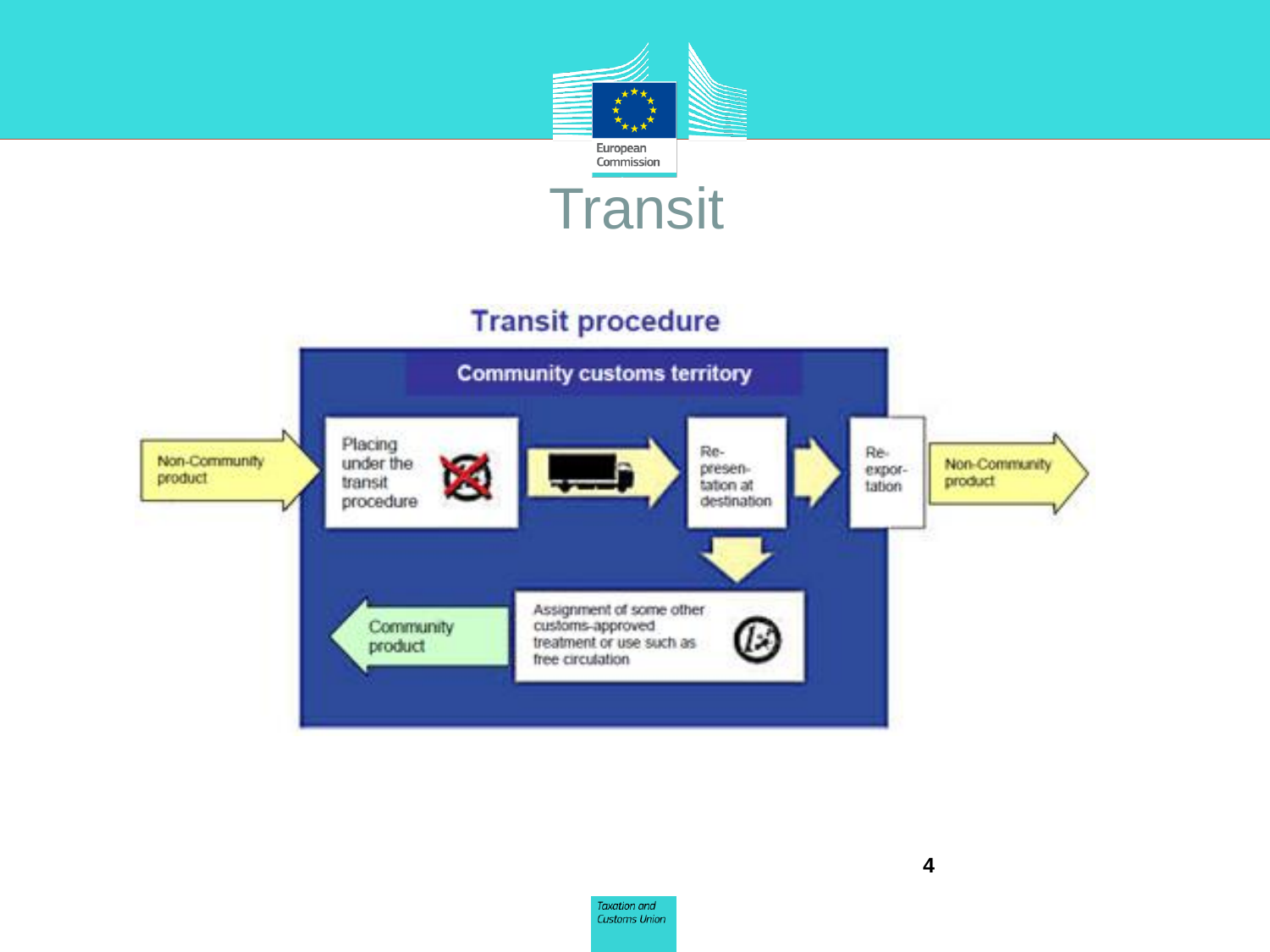

#### EU Customs Transit

#### • **Union/Common transit and also**

- **Carnet TIR**
- **Carnet ATA**
- Rhine Manifest
- NATO Form 302
- Post

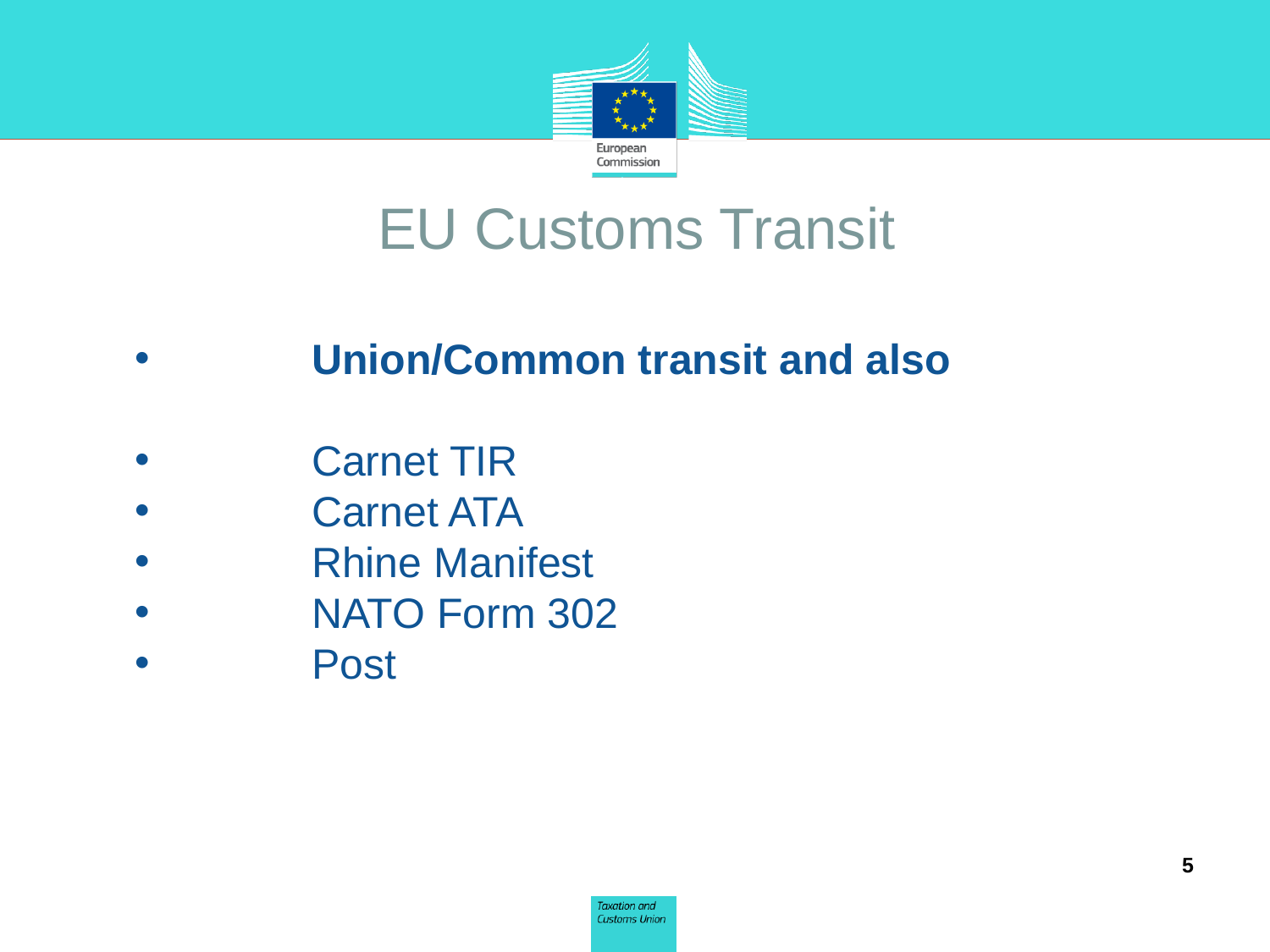

#### Union Transit

- Legal basis in Union Customs Code
- Union Transit applies between two points in the customs territory of the EU
	- internal (Union goods)/external (non-Union goods)
	- extended to Andorra & San Marino

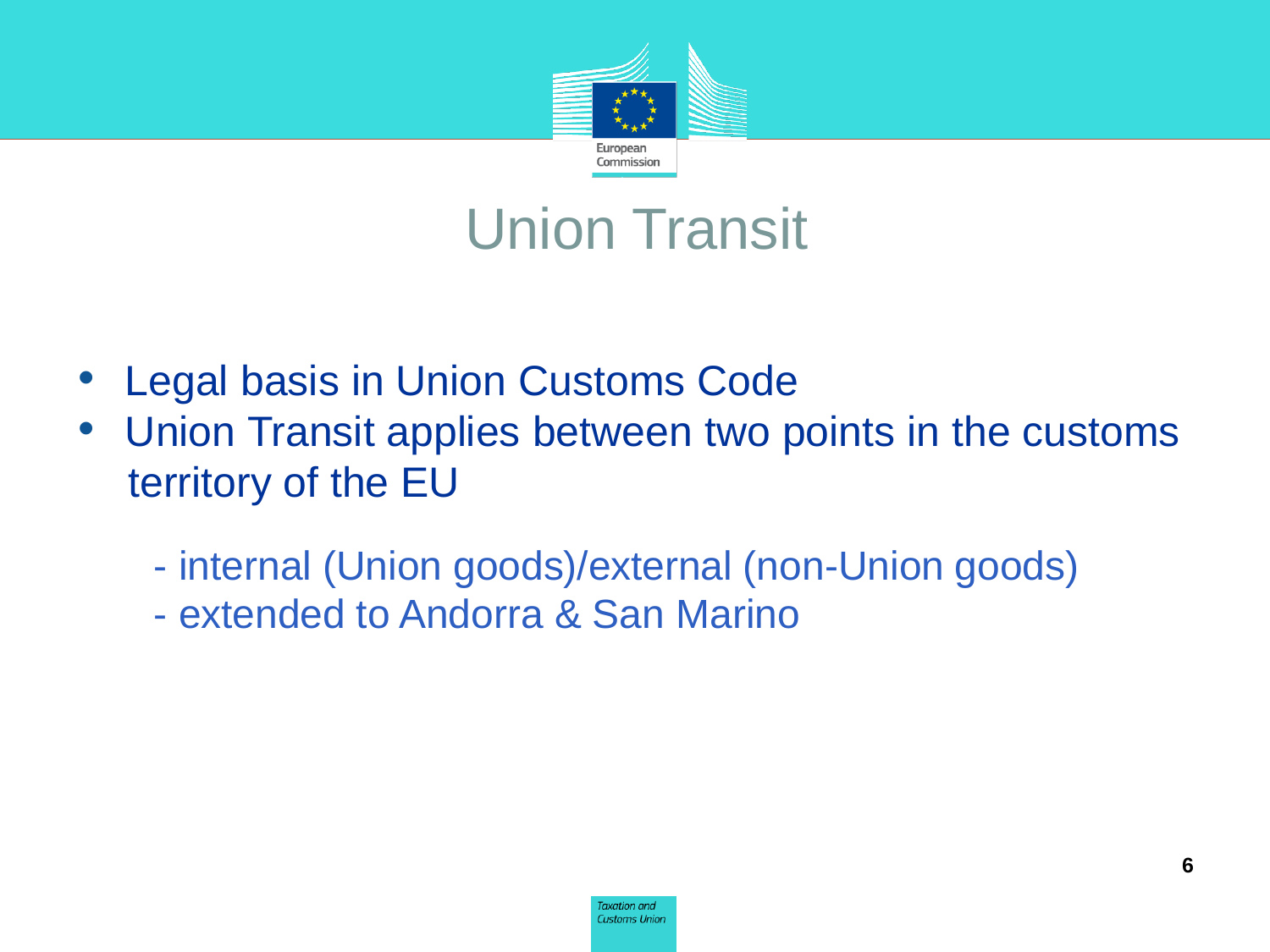

#### Common Transit

- Legal basis in EC-CTC Convention 1987
- Movements between Contracting Parties (EU, EFTA + Turkey, Serbia and FYROM)
	- Not mandatory
	- Not exclusive
	- Principle: parallelism to Union transit

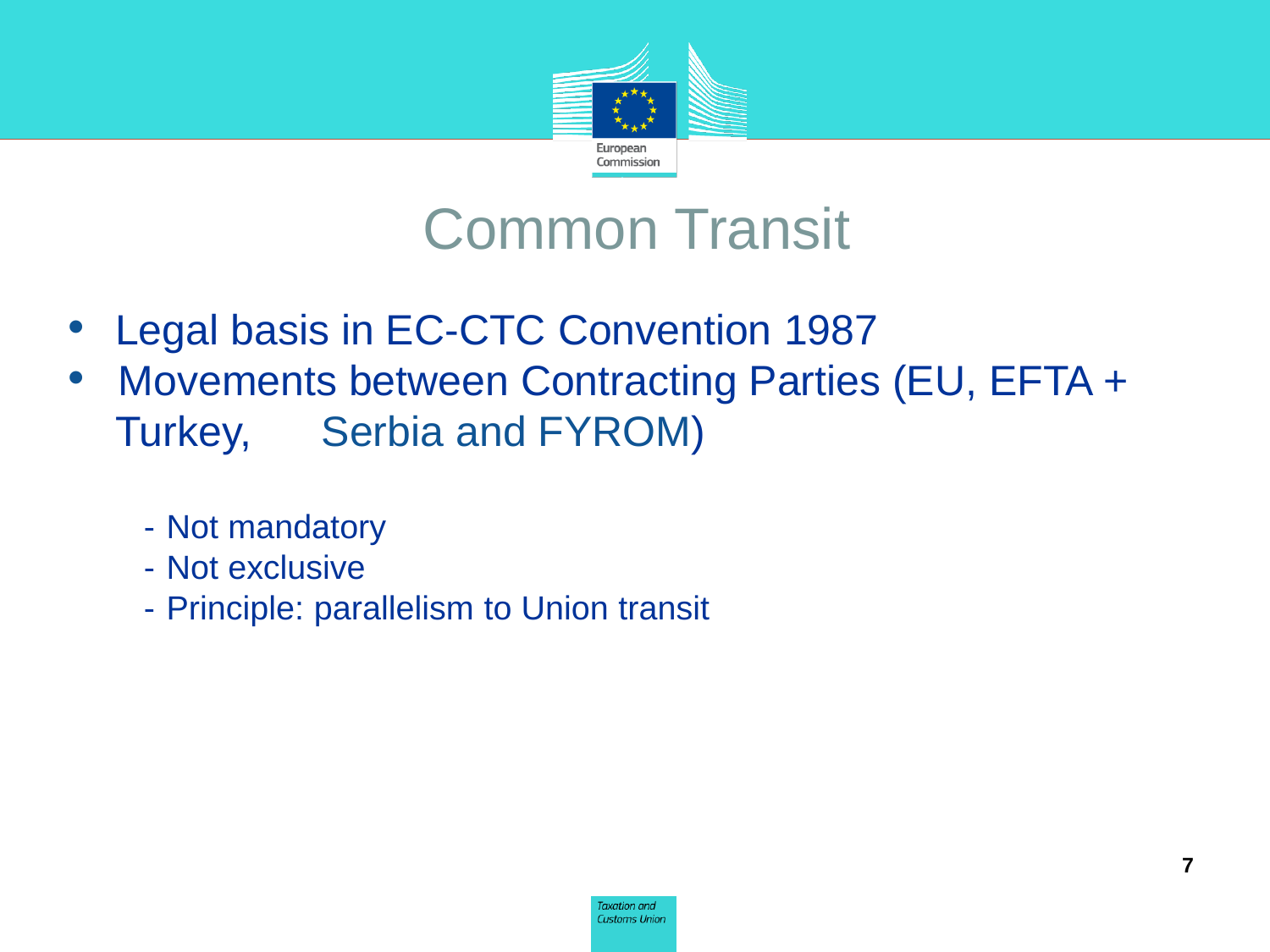

#### Common Transit – how it began

- **In 1972**, not long after the Custom Union's creation due to increased levels of trade and in order to facilitate the movement of goods between European partners - the **Community transit** system was **extended by two separate Agreements** covering transit movements of the EEC with **Austria and Switzerland.** Both agreements were applicable as of 1 January 1974.
- The two bilateral Agreements of 1972 were complemented by a **trilateral Agreement in 1977** between the EEC, Austria and Switzerland in order to cover also goods which touched both, Swiss and Austrian territory during their movement. **<sup>8</sup>Customs Union**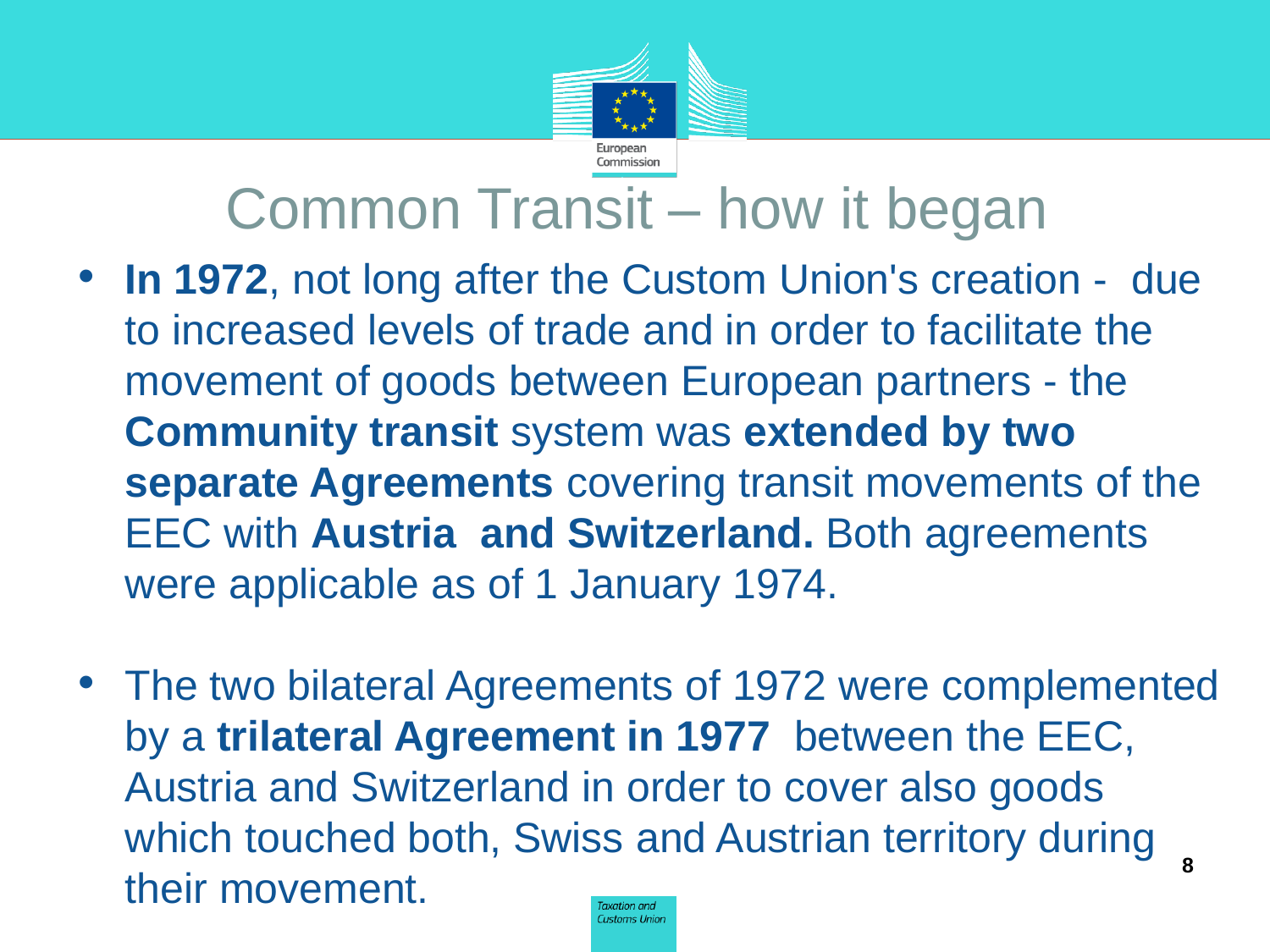

### Common Transit – how it continued

- In **1987 two Conventions were signed** by the European Community and all EFTA countries which replaced the Agreements of 1972 and 1977 with Switzerland and Austria. These Conventions would facilitate the importation, exportation and movement of goods to, from and between the European Community and the EFTA countries but also between individual EFTA countries.
- **One** Convention established a common **transit** procedure, while **the other** provided for the simplification of import, export and transit formalities by introducing the Single Administrative Document (SAD).

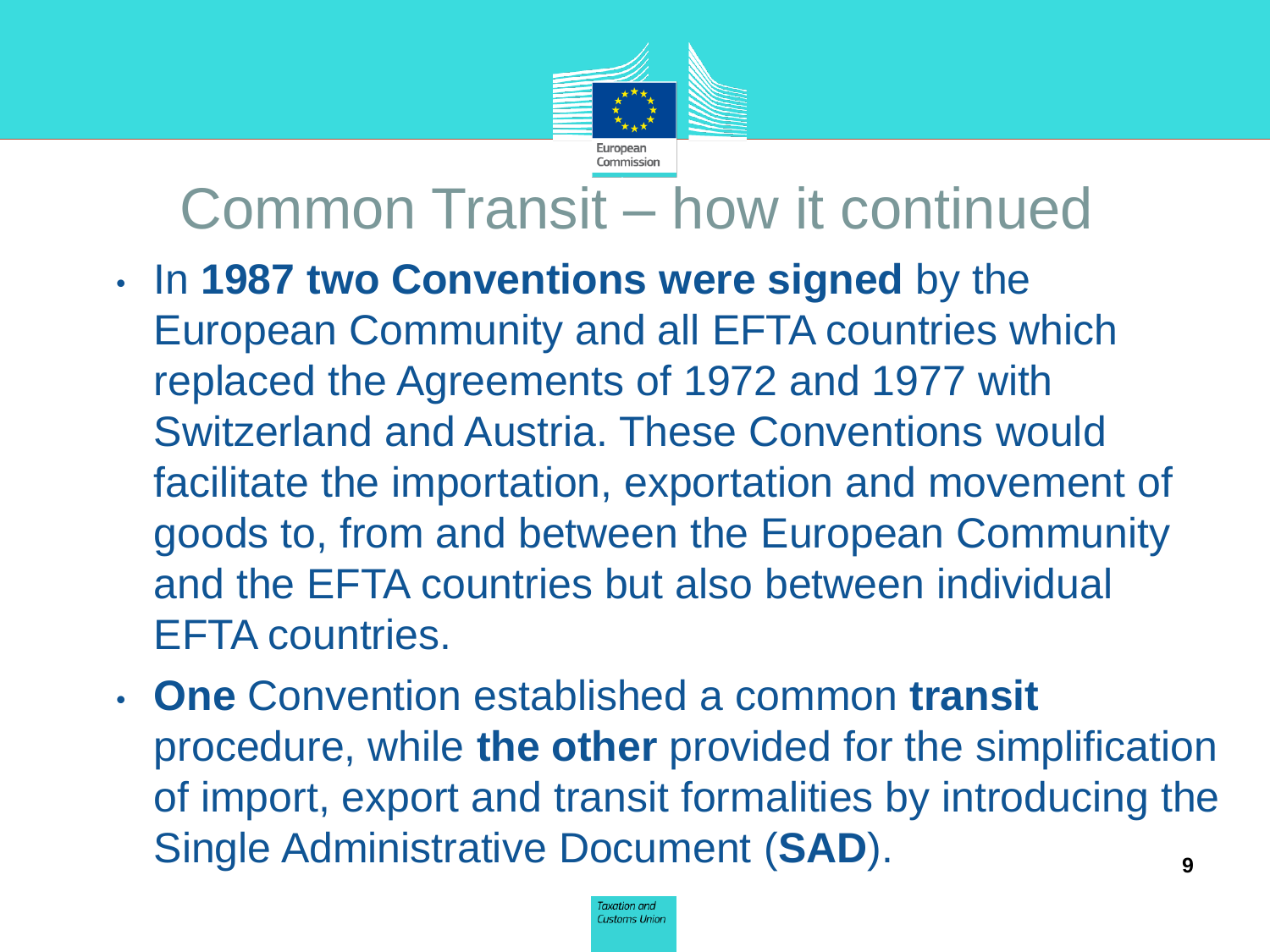

### Common Transit – extension

- The **Conventions were extended** on 1 July 1996 to include the four Visegrad countries (the Czech Republic, Hungary, Poland and the Slovak Republic) till accession to the EU. The Convention was extended as well to other than Visegrad countries, i.e. to Croatia on 1 July 2012 (which has meanwhile become an EU MS), to Turkey on 1 December 2012, to former Yugoslav Republic of Macedonia in July 2015 and to Serbia in February 2016.
- The **extension continued** when Slovenia, Bulgaria, Malta and Cyprus became EU Member States
- A number of countries in the region are observers and some prepare to join by introducing a compatible system

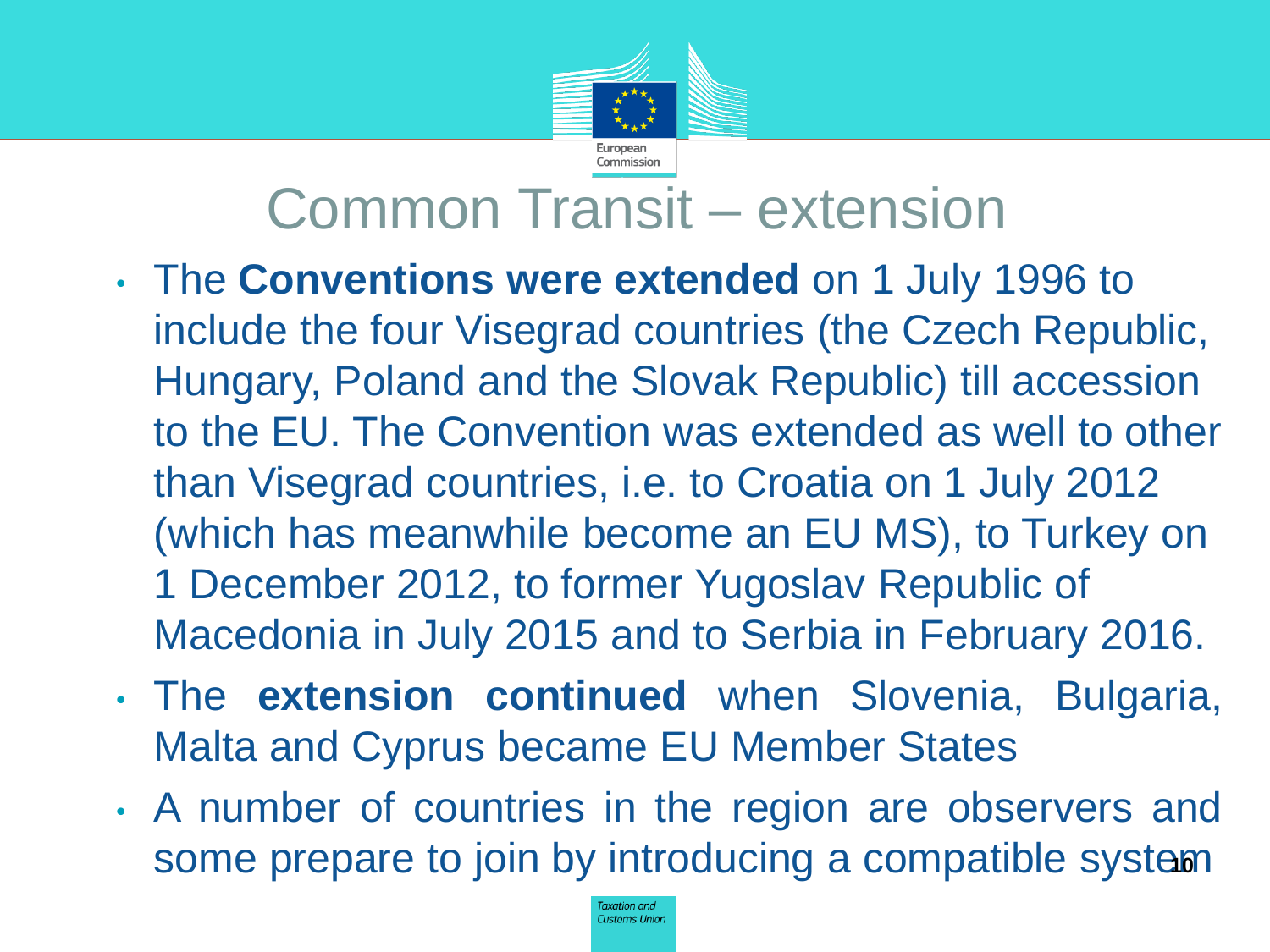

#### Common Transit – impact

- The facilitation effect was considerable as it went beyond the movement of goods.
- It introduced the Single Administrative Document which standardized the declarations for import, export and transit (and in the EU for other customs procedures).
- The standardization was finally accepted and was useful when NCTS was developed in the 1990ies. First NCTS movements took place in 2000 and the roll out started in 2003.
- The standardization of forms has paved the way for the standardization of data elements and the EU data model (which is based on a global one, namely the WCO data model). Taxation and **Customs Union**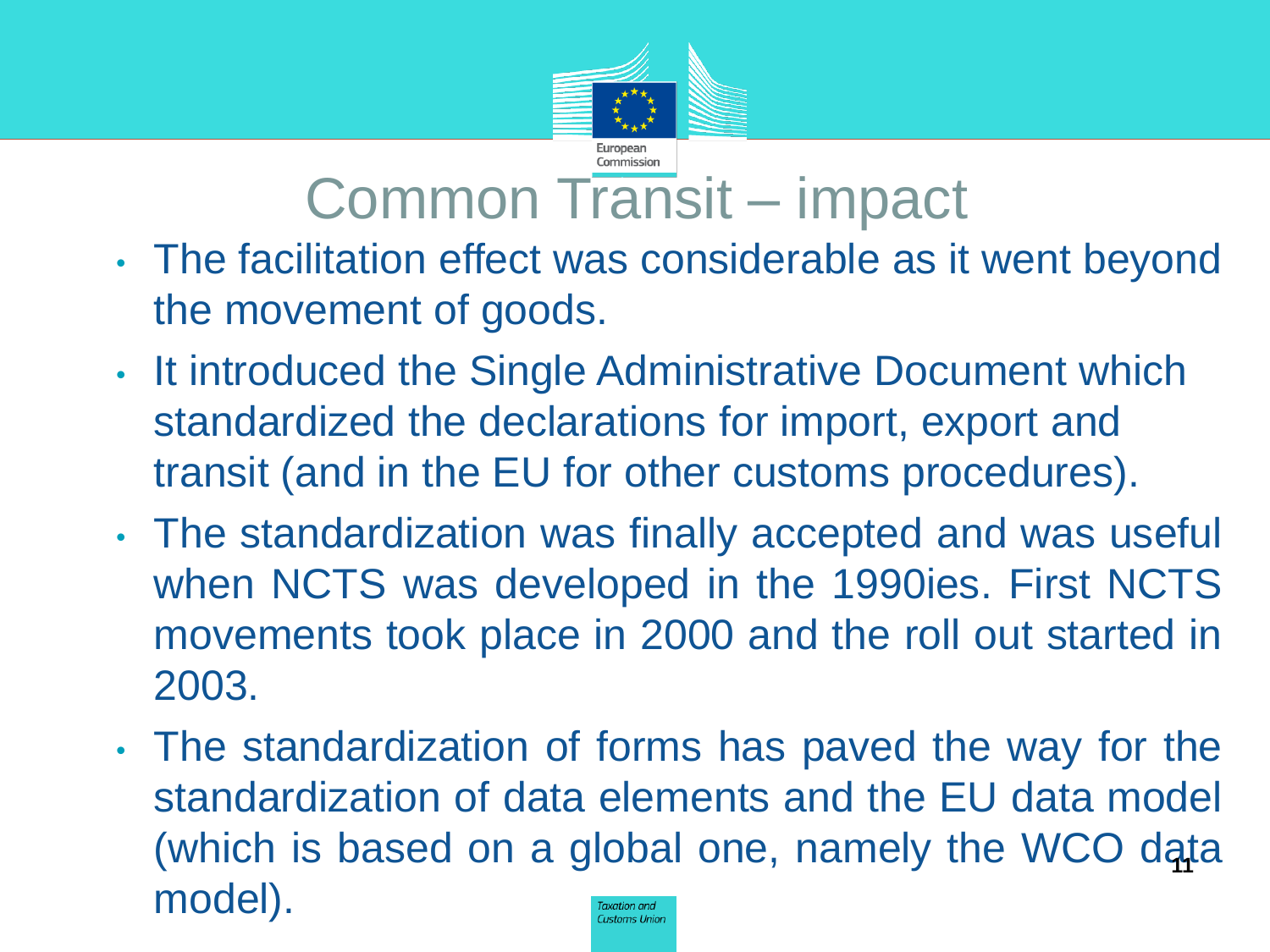

#### Common Transit Convention



- Common Transit Convention links with the EU:
	- Switzerland
	- Norway
	- o Iceland
	- Serbia
	- FYROM and
	- o Turkey.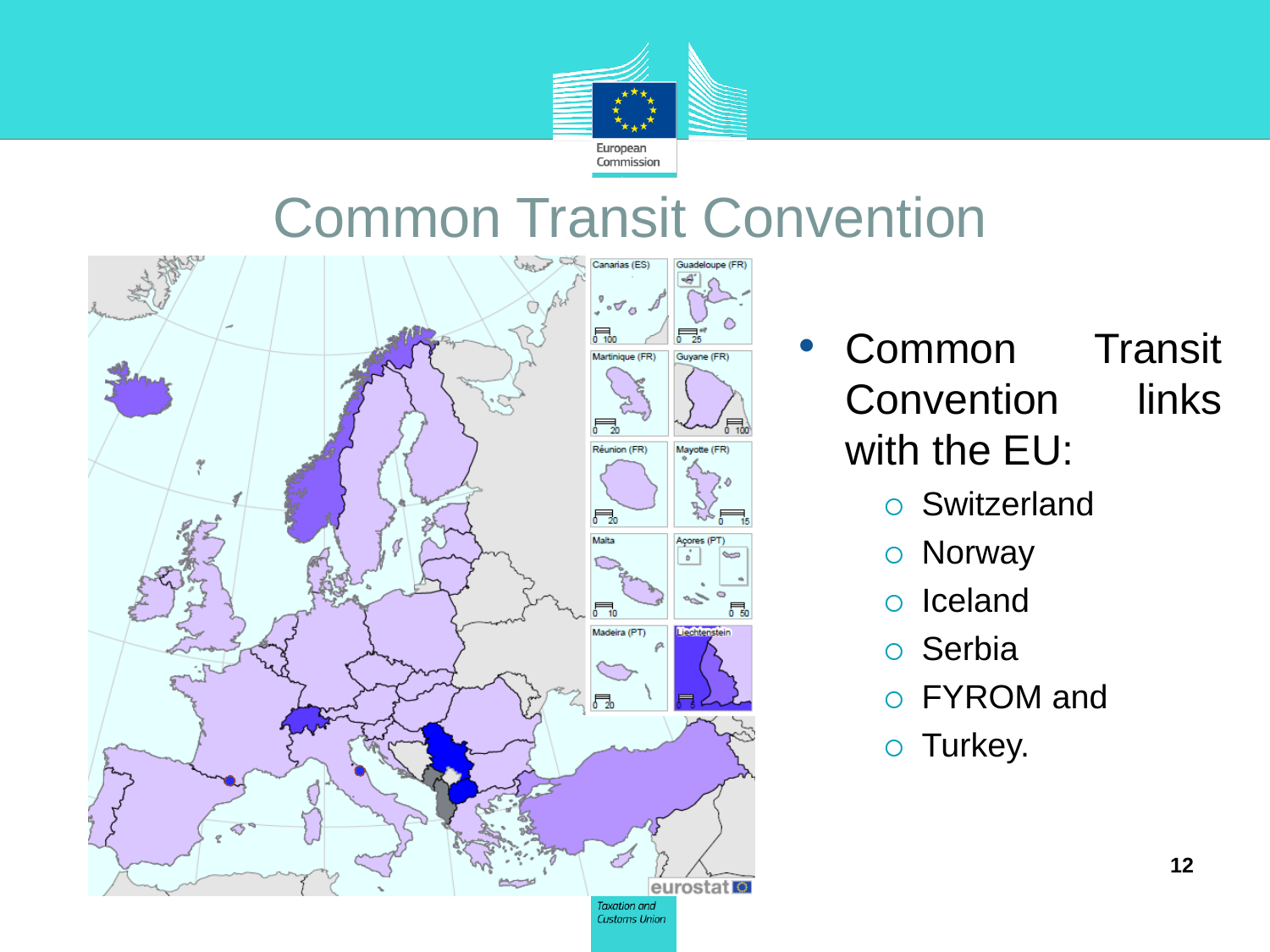

## TIR Convention 1975

- 73 contracting parties (incl. EU+MS), (+/- 60 active)
- TIR carnet
- Flat rate guarantee (50,000 \$; as of 1/7/2018: EUR 100,000)
- $\cdot$  Holder  $=$  in general the haulier
- Approval of associations and holders
- Approval of means of transport & sealing

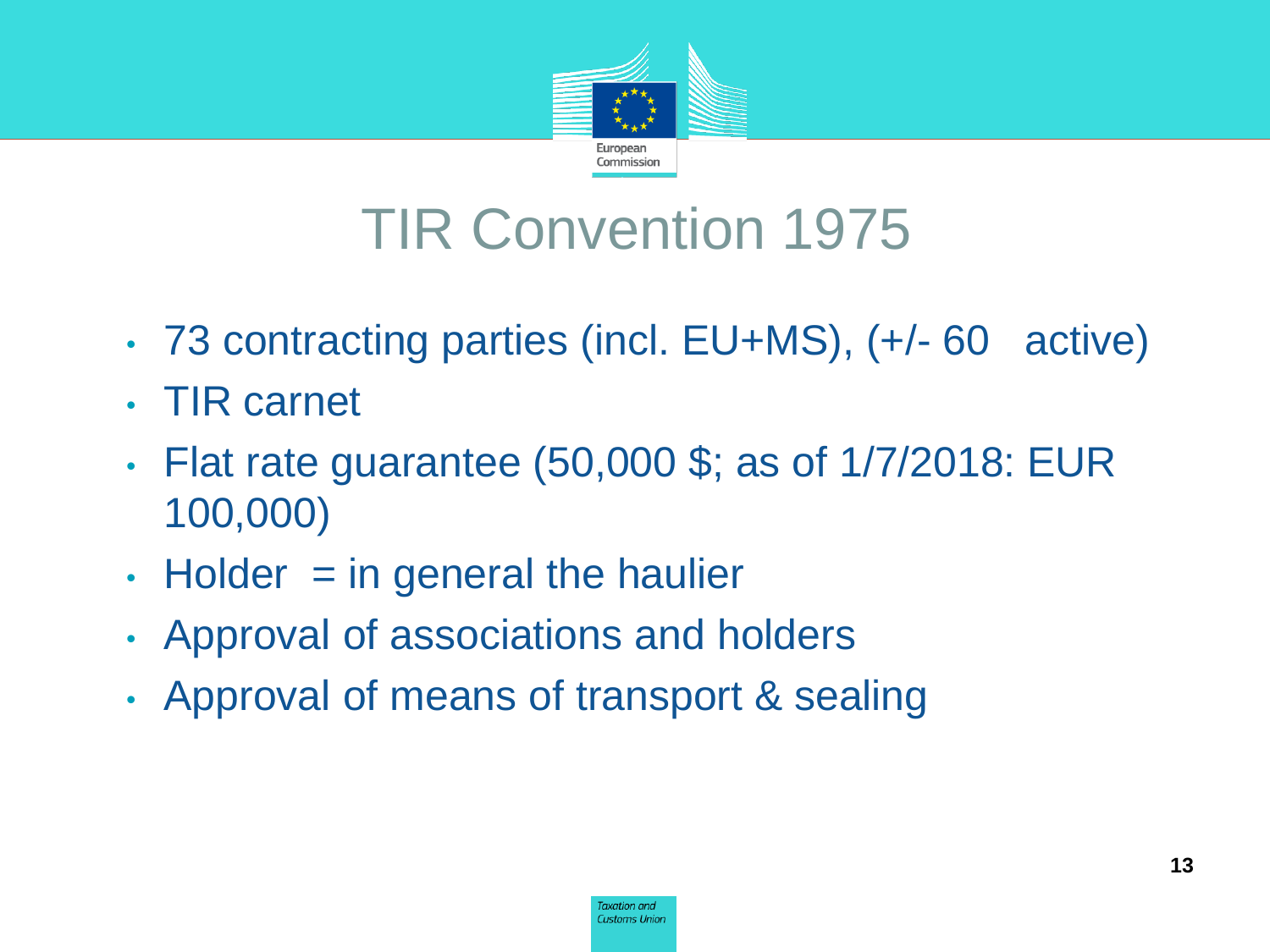

- Freedom of transit, Art. V GATT + Art. 11 WTO TFA
- Respect of international standards (e.g. WTO, WCO)
- Facilitation/acceleration of entry in or passage through customs territory with suspension of duties/commercial policy measures
- Getting clearance/release away from border
- Efficient controls/cost savings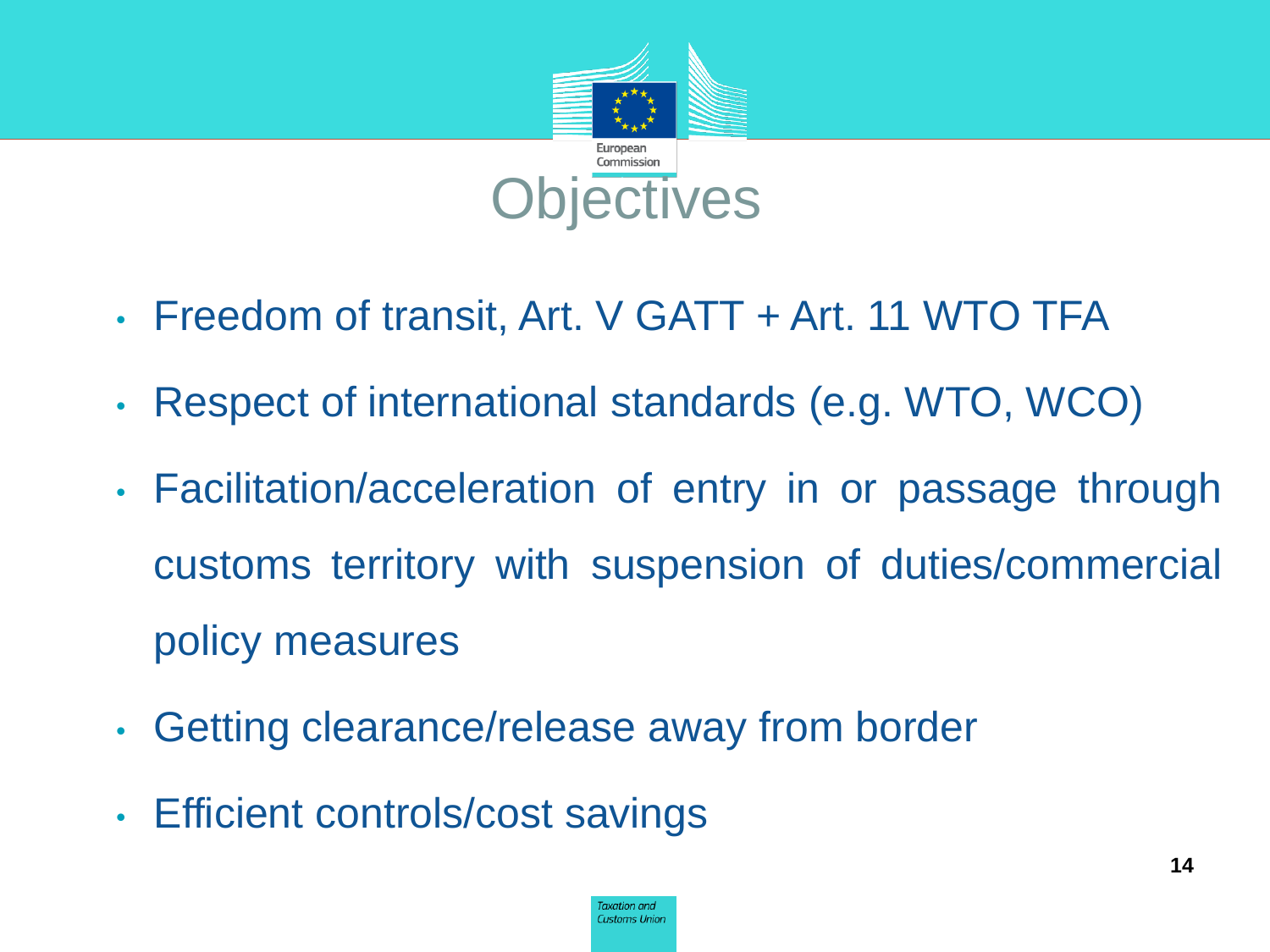



- Robust legal framework
- Real-time IT information exchange
- Need for guarantee to cover a potential debt
- Sealing of containers/vehicles to ensure integrity
- Customs supervision to ensure compliance

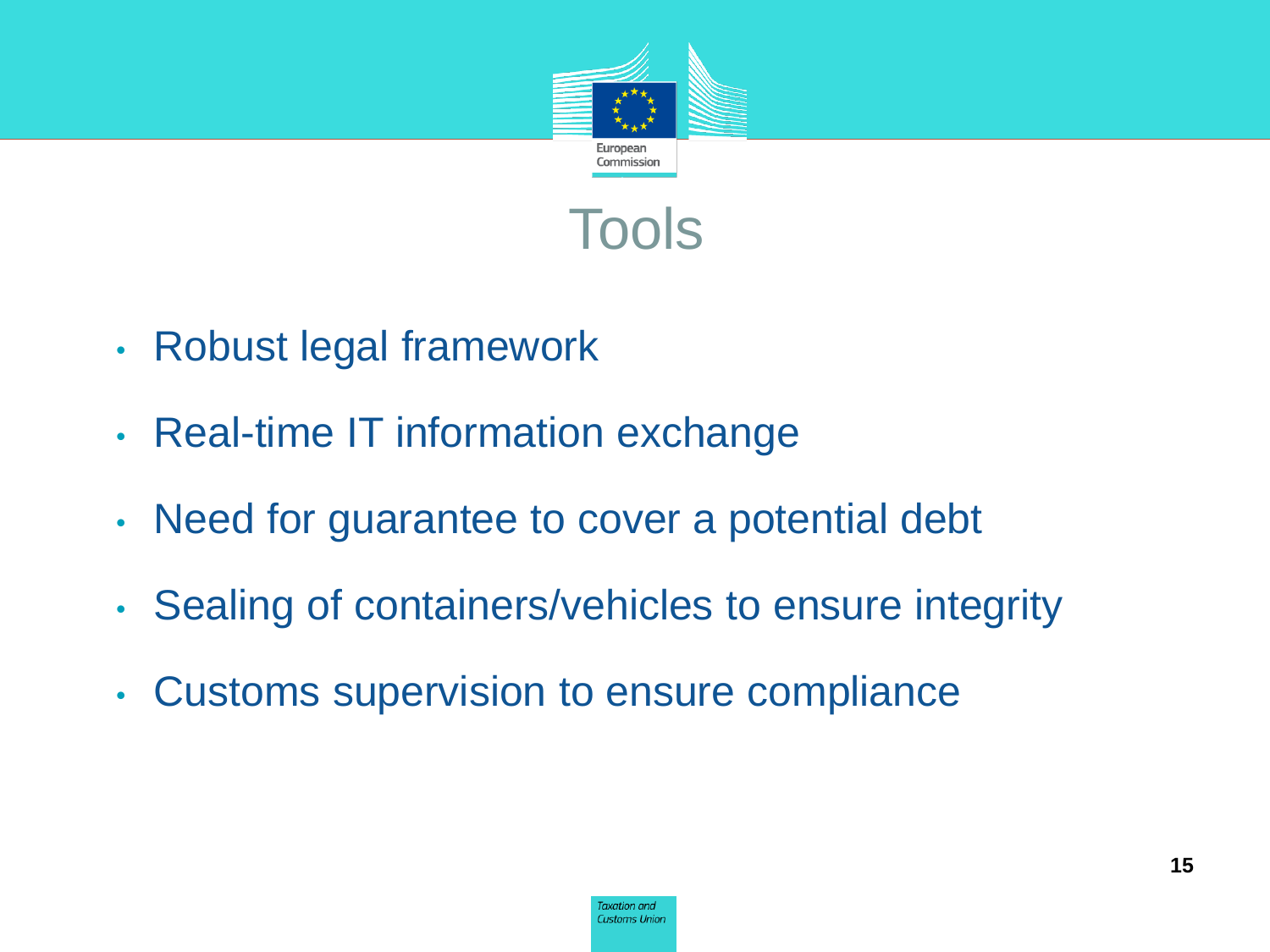

## IT Infrastructure (NCTS)

- Reliable method to monitor in real time/avoid fraud
- Use data that are available to trade
- Align with global data standards (WCO DM)
- Ensure real-time IT information exchange
- Communication channels between involved offices (departure, destination, transit)

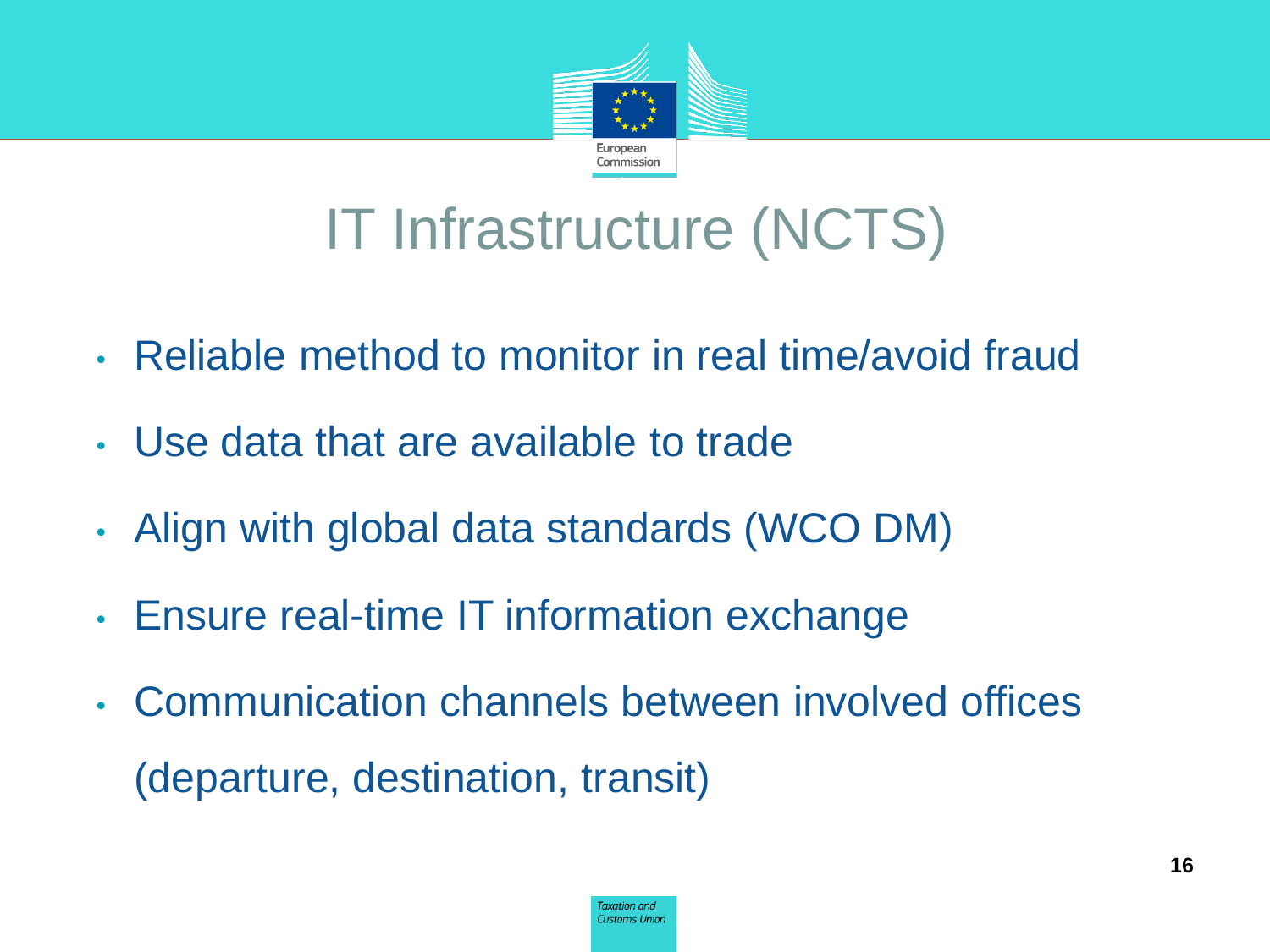

#### Transit simplifications

Based on strict compliance with conditions/criteria:

- Use of comprehensive guarantee/waiver
- Use of electronic transport documents
- Status of authorised consignor/consignee
- Use of seals of a special type
- **Exemption of prescribed itinerary**

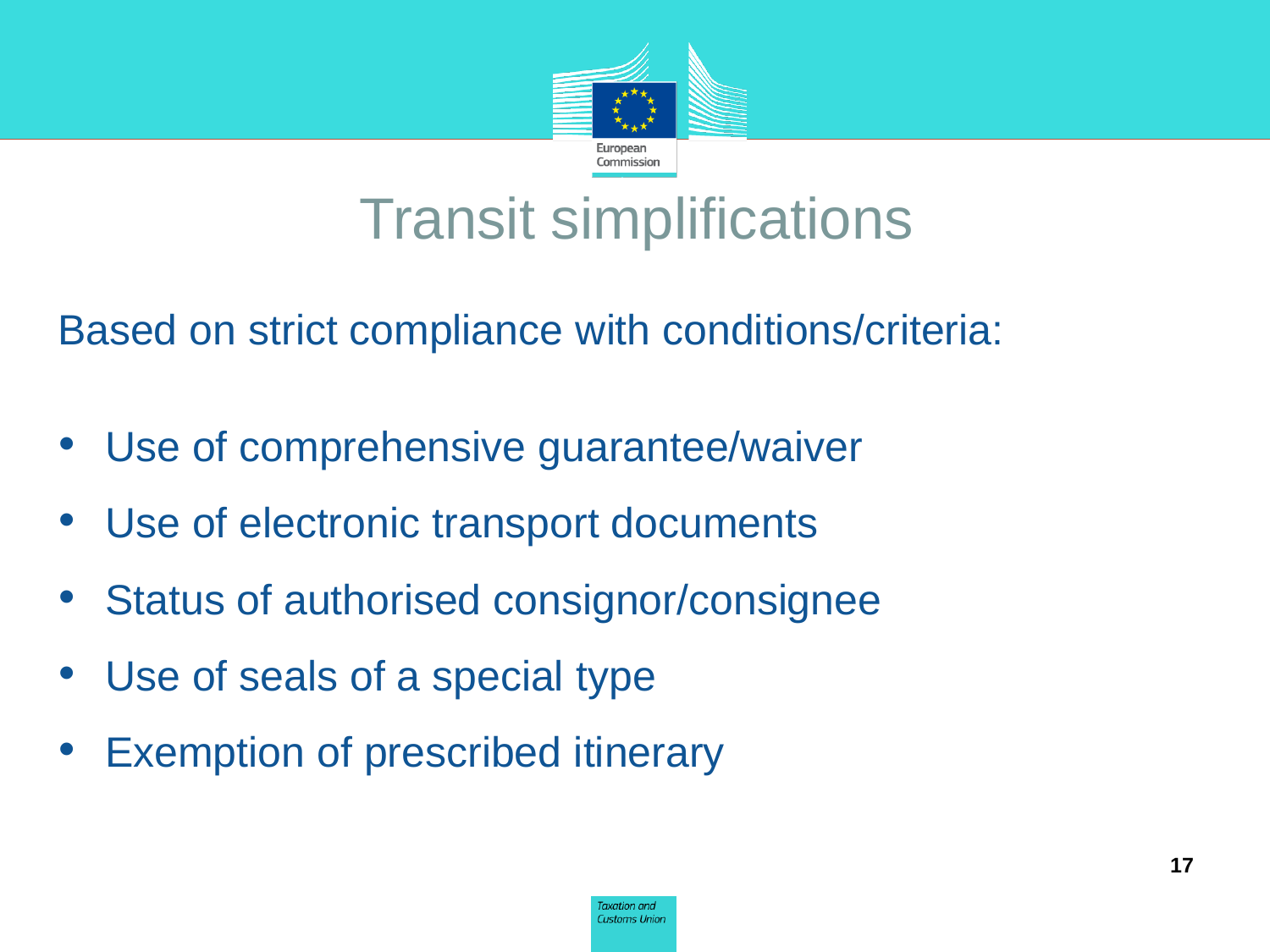

### Advantages of transit system

- One of the cornerstones of regional integration
- Agreements can be bilateral, mulitlateral or regional
- Facilitation of free flow of goods through suspension of duties and taxes during the transit movement
- Supporting smooth trade flows in a region
- Suspension of duties, commercial policy measures

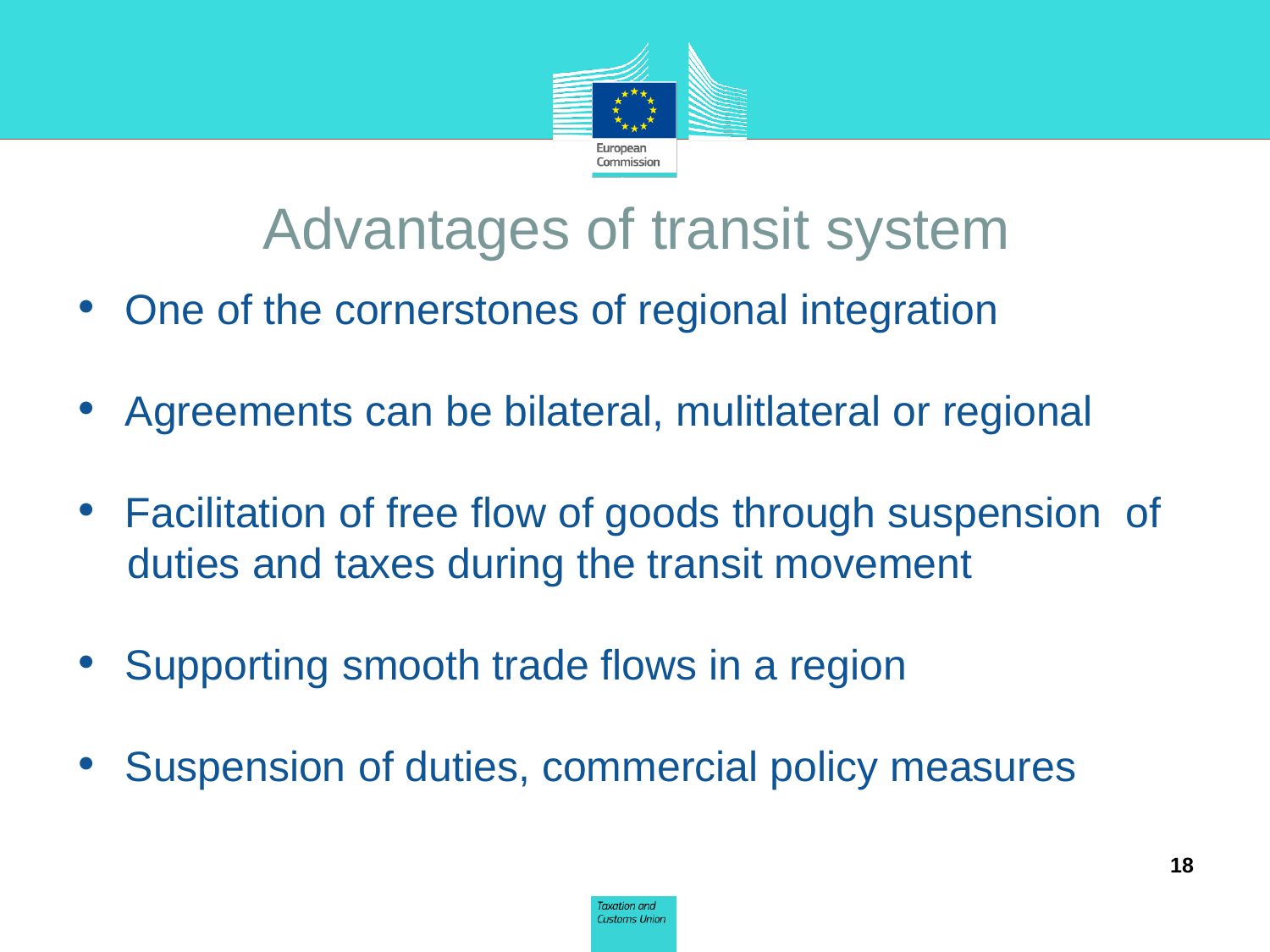

#### Positive impact

Transit was often the start of a much wider and deeper cooperation and this is illustrated for example by the fact that regularly experts from common transit countries are assigned to work in the customs directorate of the European Commission. With some countries (CH, NO) the Union has security agreements, and where they do not apply, relevant data can be combined with transit declarations.